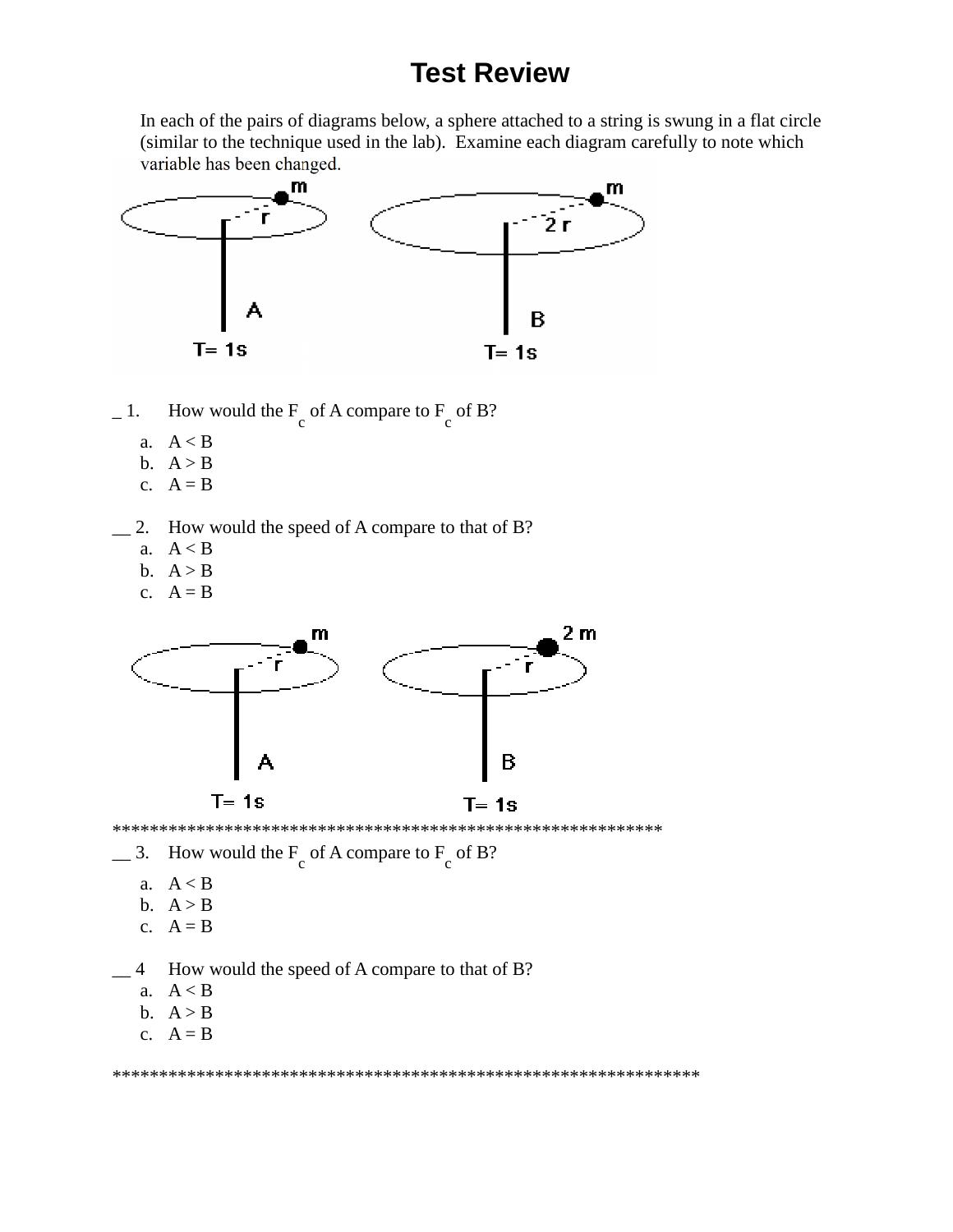

- $\equiv$  5. How would the  $F_c$  of A compare to  $F_c$  of B?
	- a. A < B
	- b.  $A > B$
	- c.  $A = B$
- \_\_ 6 How would the speed of A compare to that of B?
	- a. A < B
	- b.  $A > B$
	- c. A=B



\_\_ 7. At right is an overhead view of a stopper whirling around in a flat circle in the direction indicated by the arrows. At the point marked "1", the string breaks. Which of the diagrams below best describes the path of the stopper?

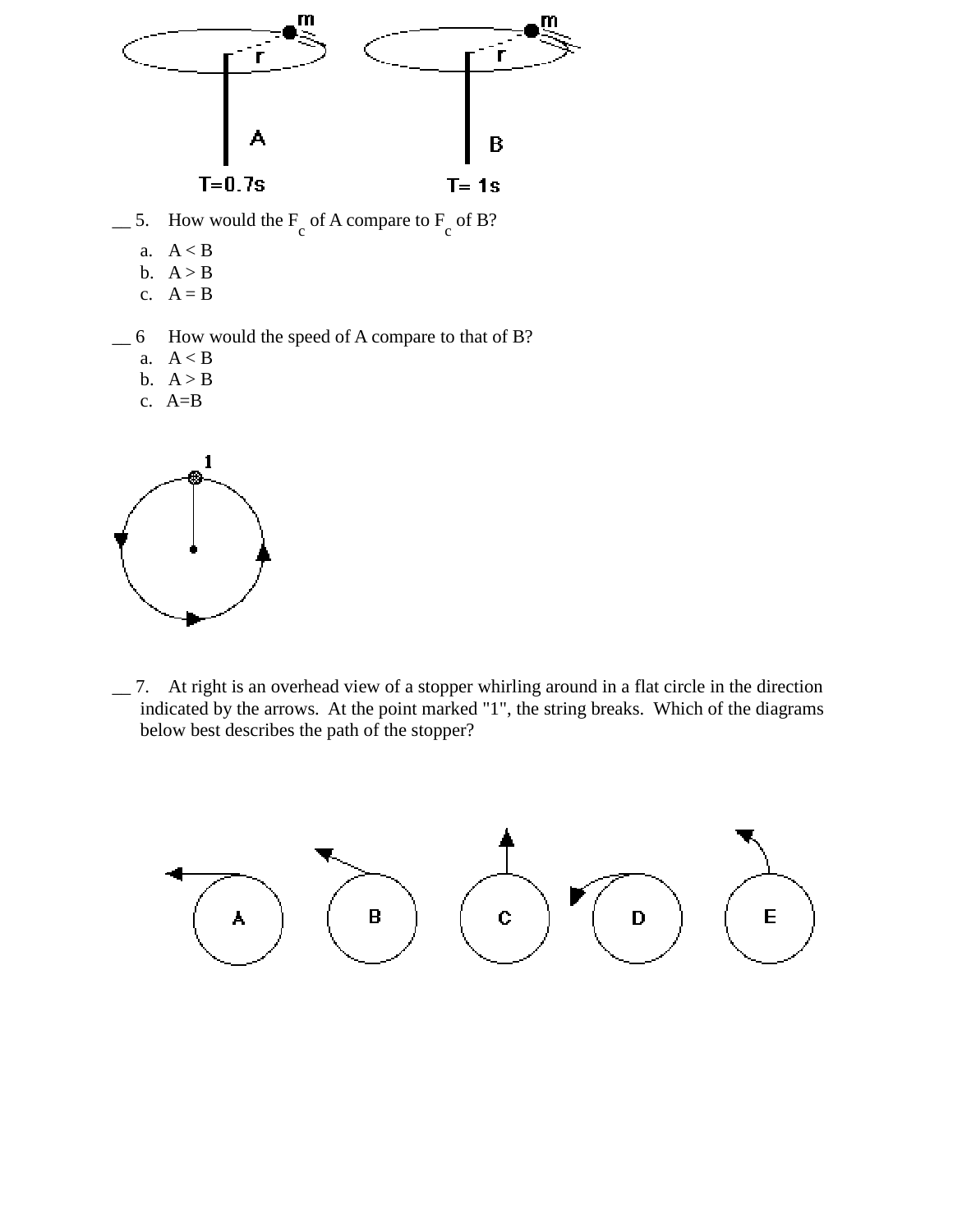

8. The velocity vectors for an object moving in a circle are shown on the diagram at the right.

Which of the following vector diagrams correctly represents the change in velocity **(∆v)**?



- \_\_ 9. Which of the following is true for an object traveling in a circular path at constant speed?
	- a. both its speed and velocity are constant .
	- b. its speed is constant, but its velocity is changing.
	- c. its speed is constant, so its acceleration is zero.
	- d. both its velocity and acceleration are constant.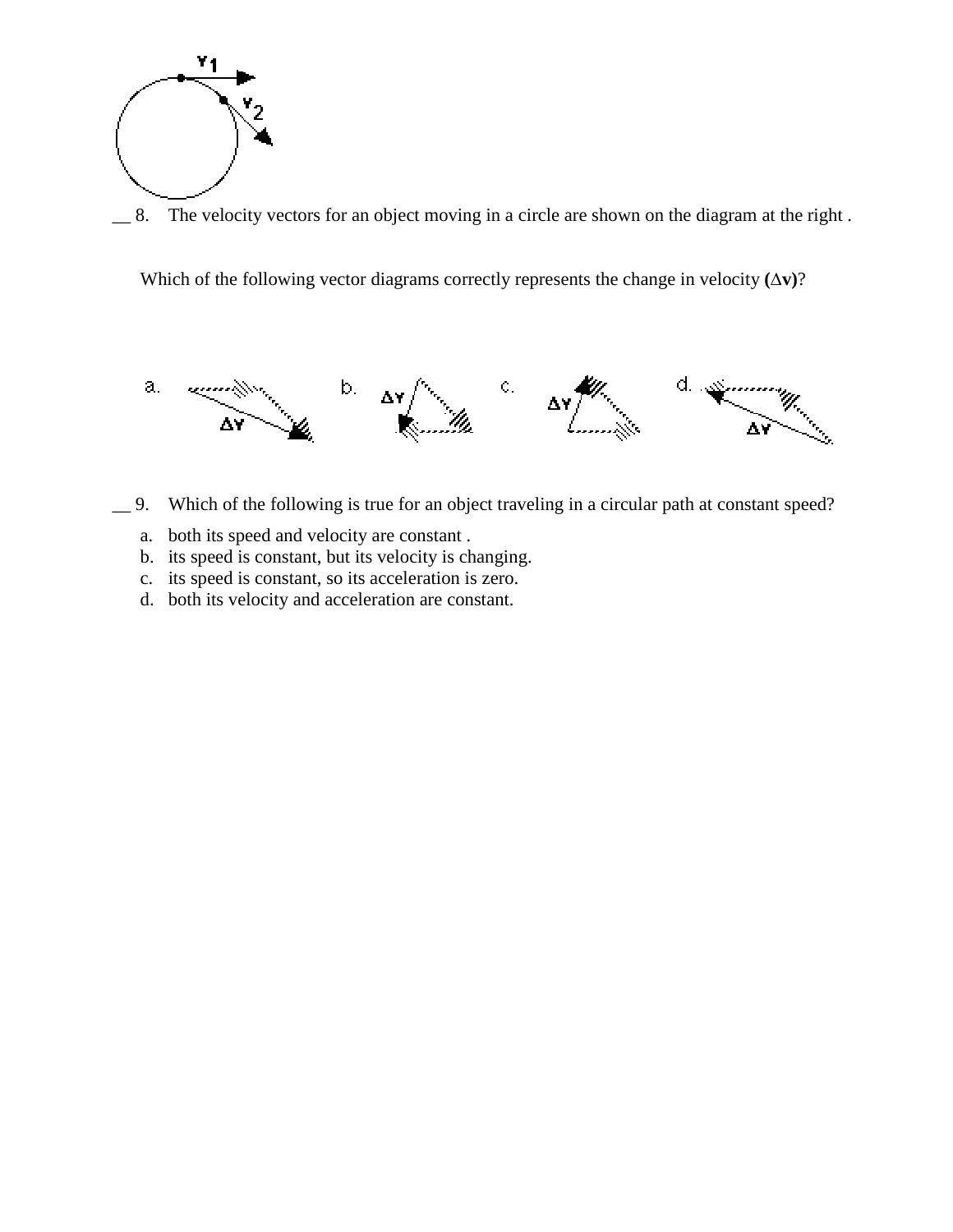- 10. A child twirls his yo-yo **horizontally** about his head rather than using it properly. The yo-yo has a mass of 0.250 kg and is attached to a string 0.800 m long.
	- a. If the yo-yo makes a complete revolution each second, what tension must exist in the string?

b. If the tension in the string is doubled, what is the speed of the yo-yo?

11. A 400. kg roller coaster car is traveling at a constant speed of 12 m/s over a hill with a radius of curvature of 40. m.



- a. Draw a force diagram for the car on the diagram above.
- b. What is the normal force acting on the car at the top of the hill?

\*\*Assume that the car is at the intersection of the radius and the hill and that a frictional force exists between the car and the hill. Draw a force diagram showing all forces.

12) A 1.5 kg brick is pushed across a floor with a force of 10 N at a constant speed. What is the acceleration of the brick if I increase the push to 20 N? What is the speed of the brick after 2 seconds of the new push if its initial speed was 5 m/s?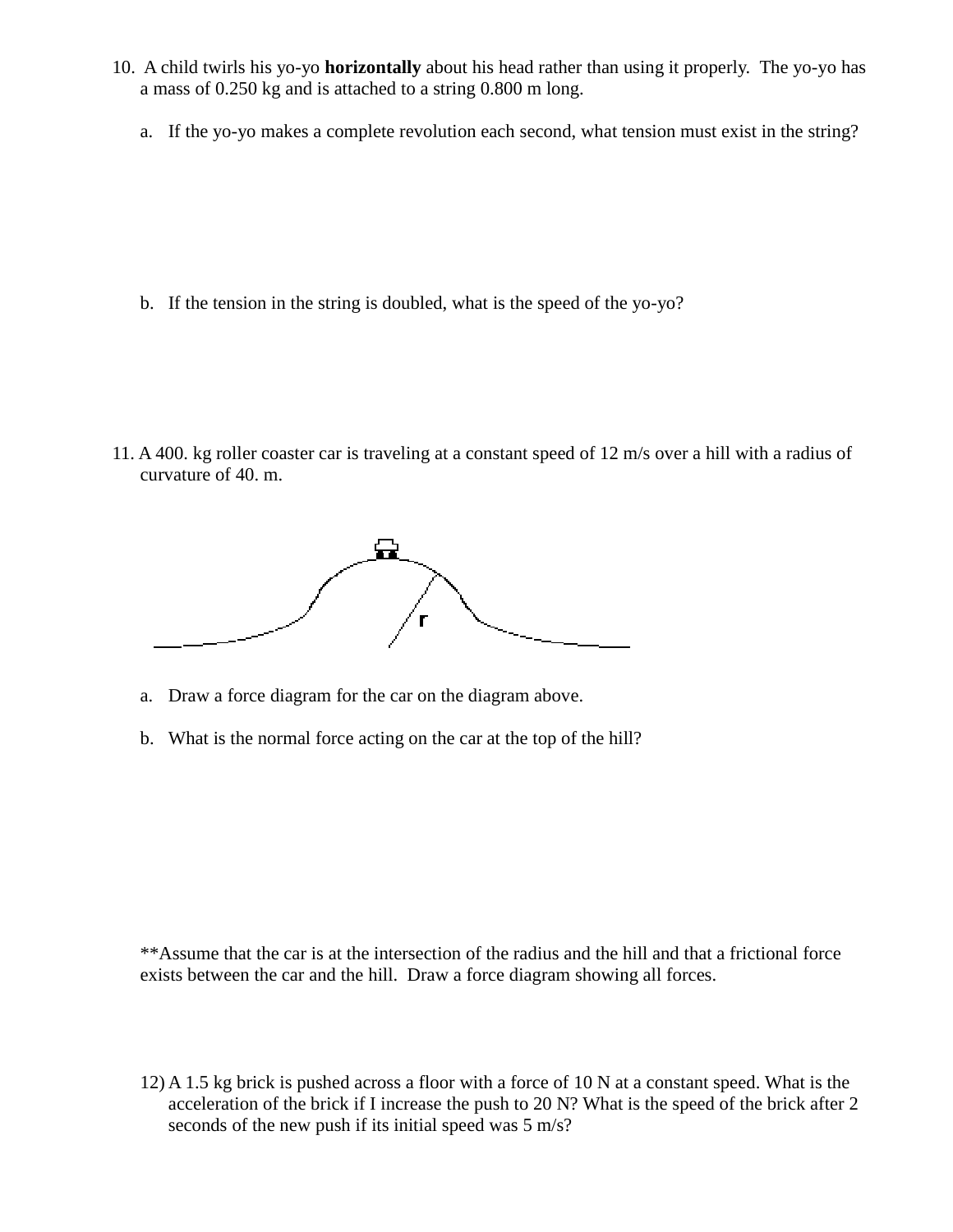13) A chair with a mass of 5 kg is pulled across a floor at a constant speed. If it is suddenly pulled harder at 30 N, causing it to increase in speed from 2 m/s to 4 m/s in 1 second, how hard was the chair being pulled originally?

- 14) What is the coefficient of kinetic friction between a 20 kg TV and the floor that is being pushed at a constant speed with a force of 60 N?
- 15) A 6 kg brick is pushed across a floor with a force of 20 N at a constant speed. What is the acceleration of the brick if I increase the push to 80 N? What is the speed of the brick after 2 seconds of the new push if its initial speed was 5 m/s?
- 16) A chair with a mass of 15 kg is pulled across a floor at a constant speed. If it is suddenly pulled harder at 50 N, causing it to increase in speed from 5 m/s to 10 m/s in 2 second, how hard was the chair being pulled originally? What is the net force on the chair?
- 17) What is the coefficient of kinetic friction between a 45 kg TV and the floor that is being pushed at a constant speed with a force of 80 N?
- 18) A 10 kg box is sliding at constant velocity down a ramp that has an incline of  $35^\circ$ . What is the force of friction if the coefficient of friction is .7?
- 19) What happens to the force of gravitation between 2 objects when the mass of object 1 is doubled and the mass of object 2 remains the same? What would happen to the force if the masses were held constant and the distance between them is tripled?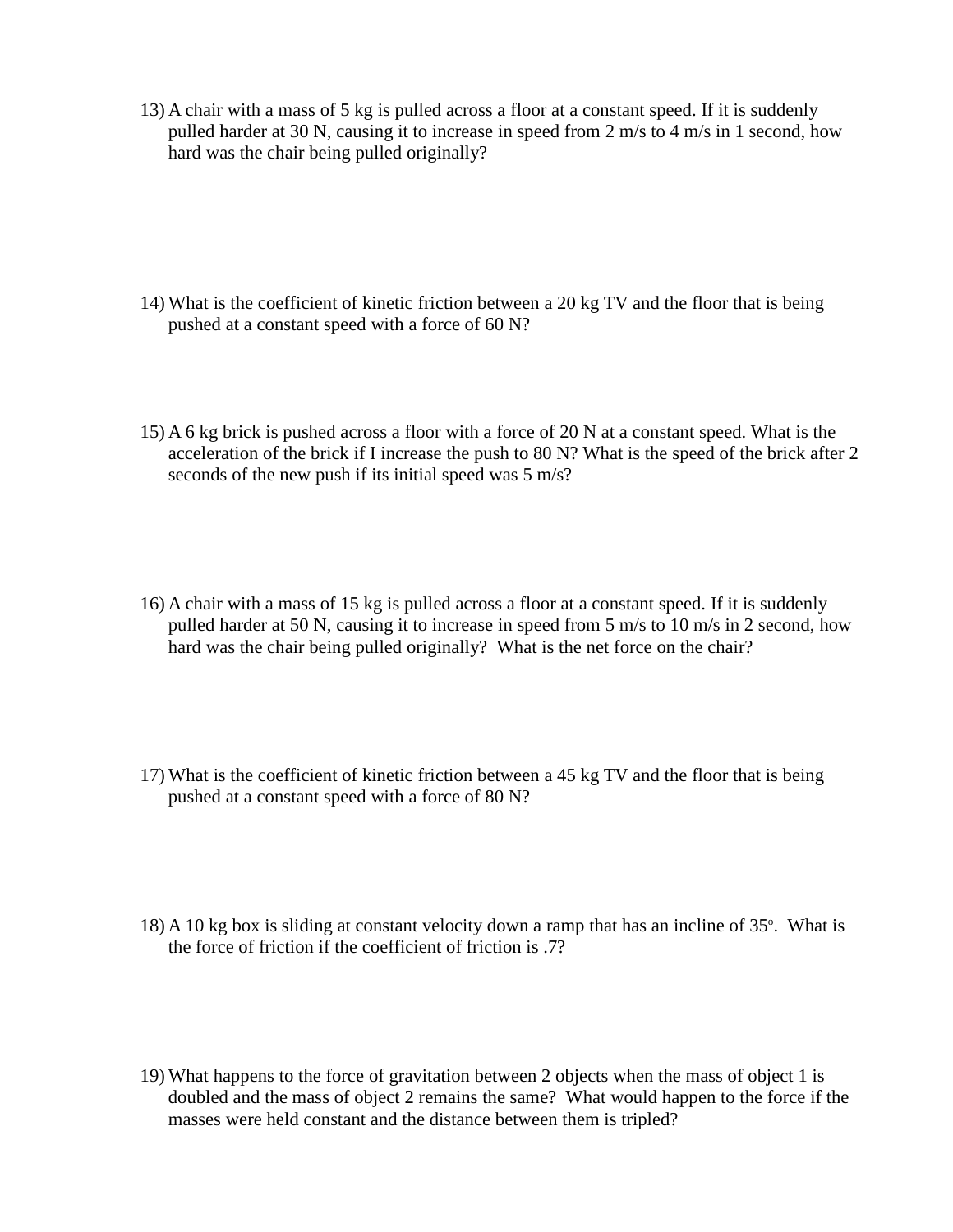20) Draw free body diagrams of the following situations:

- A box sliding down a ramp.
- A hanging box with 2 cables (the cables make 2 different angles with the ceiling)
- A box sliding on a horizontal surface with a constant velocity. (Explain why the applied force and the frictional force must be equal in this case)
- A toy car held by a string moving in a circle:
- 21) A bat hits a baseball, which one exerts more force, the ball on the bat, the bat on the ball or another answer? Explain your reasoning behind your answer.
- 22) Use Newton's Laws to explain why is it possible to pull a tablecloth out from under dishes?
- 23) Explain why a Hummer sustains less damage than a Honda Civic in a collision?
- 24) Explain the difference between mass and weight.
- 25) Given 2 forces,  $(F_1 = 10N \& 90^\circ, \text{ and } F_2 = 18N \& 300^\circ)$ , what is the equilibrium force?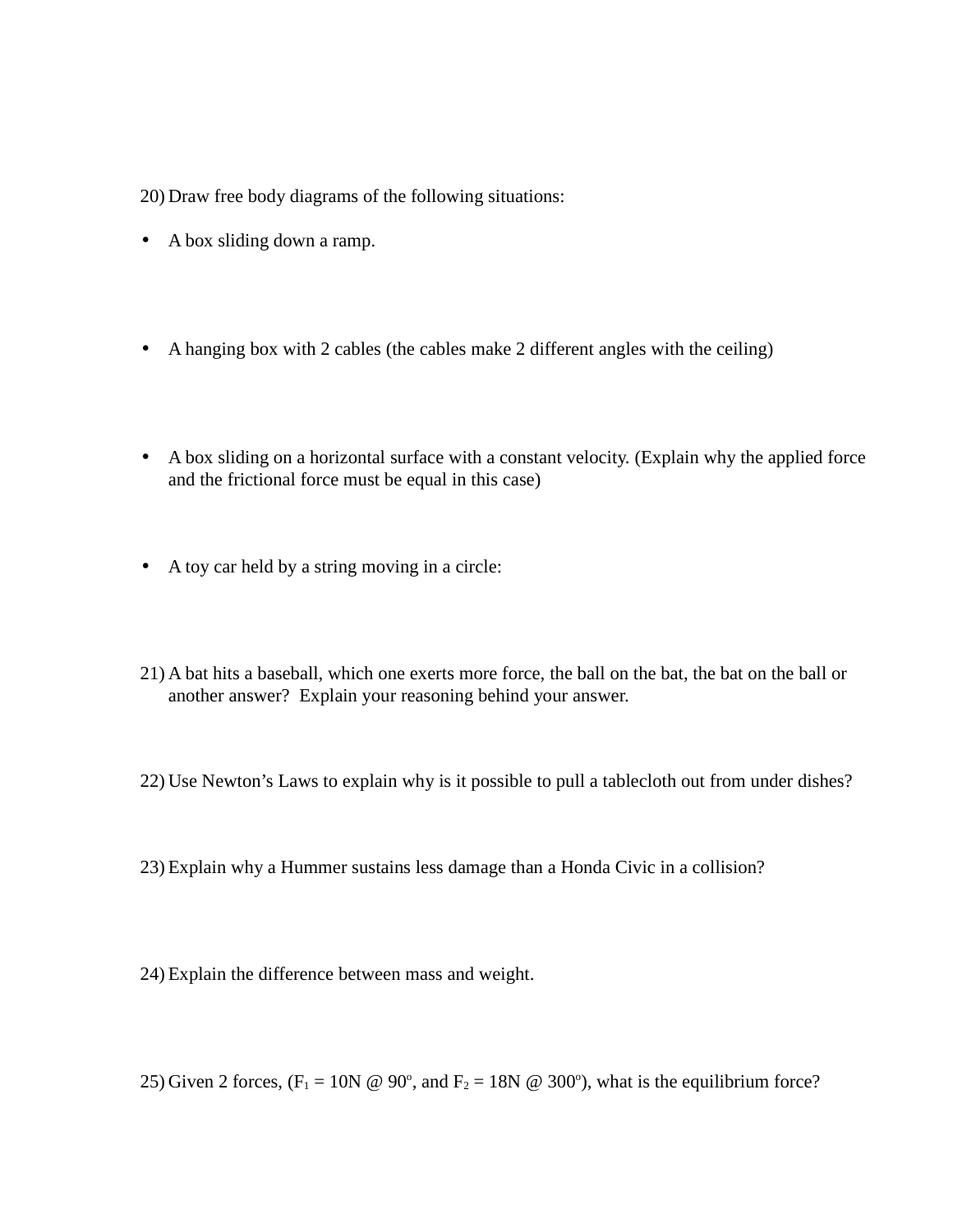## Physics - Unit V Review Topics

- 1. Use Newton's 2nd Law to qualitatively describe the relationship between **m** and **a**, **F** and **a**, **m** and **F**.
	- a. What conclusions did you draw from the lab at the beginning of the unit?
	- b. Write statements which demonstrate your understanding of Newton's 2nd law. e.g., "If I cut the mass of the system in half, the acceleration would..."
- 2. Given a **v** vs **t** graph, draw the corresponding **a** vs **t** and **x** vs **t** graphs.

Sketch a few stacks of kinematics curves. Draw simple **v** vs **t** graphs: constant v, increasing v, decreasing v, then sketch the corresponding **x** vs **t** and **a** vs **t** graphs.

3. Determine the sum of the forces acting on an object

**From dynamics information** - If you are given forces, or the physical description of the system and surroundings, draw a force diagram. Ask yourself: "Can I tell if the system is accelerating?" If yes, then the forces do NOT add up to zero.  $\Sigma$  F = ma. If the system is moving at constant velocity or is motionless, then the forces cancel out.  $\Sigma F = 0$ .



Sketch a force diagram for each of the objects above.

Write the equation for the sum of the forces in the x-direction in (2).

Write the equation for the sum of the forces in the y-direction in (3).

Treat the masses in (1) as a system and write the Newton 2 equations for the two blocks.